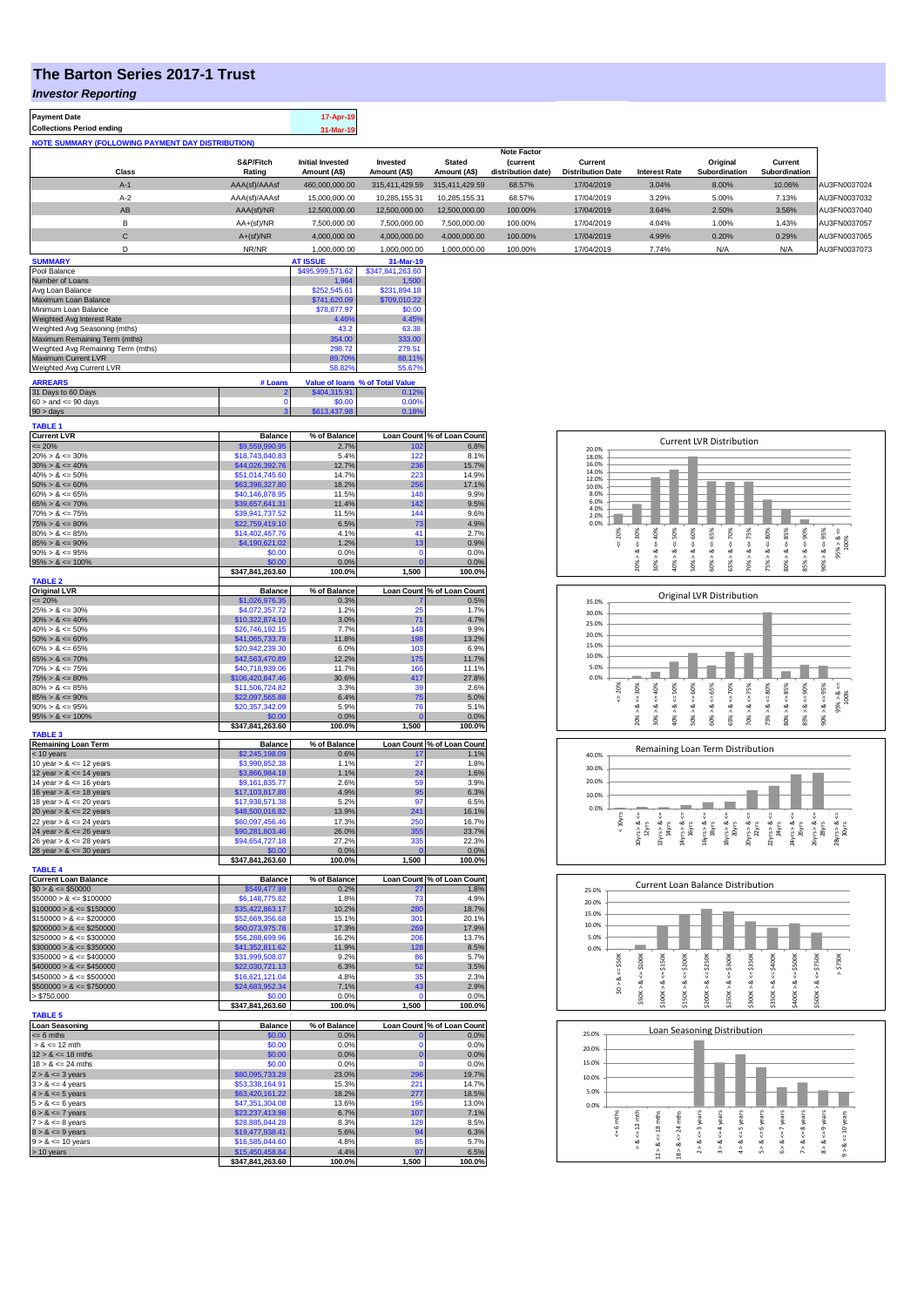## **The Barton Series 2017-1 Trust**

## *Investor Reporting*

| <b>Payment Date</b><br><b>Collections Period ending</b>              | 17-Apr-19                           |                       |                |                                     |
|----------------------------------------------------------------------|-------------------------------------|-----------------------|----------------|-------------------------------------|
| <b>TARLE 6</b>                                                       |                                     | 31-Mar-19             |                |                                     |
| Postcode Concentration (top 10 by value)                             | <b>Balance</b>                      | % of Balance          |                | Loan Count % of Loan Count          |
| 2650<br>5108                                                         | \$7,431,350.83<br>\$6,272,139.87    | 2.1%<br>1.8%          | 31<br>37       | 2.5%<br>2.5%                        |
| 2905                                                                 | \$6,182,681.32                      | 1.8%                  | 23             | 1.5%                                |
| 6210                                                                 | \$5,992,646.52                      | 1.7%                  | 31             | 2.1%                                |
| 2615                                                                 | \$5,977,293.24                      | 1.7%                  | 25             | 1.7%                                |
| 2914                                                                 | \$5,908,495.52                      | 1.7%                  | 17             | 1.1%                                |
| 2602                                                                 | \$5,559,789.13                      | 1.6%                  | 20             | 1.3%                                |
| 5109<br>2617                                                         | \$5,333,280.51                      | 1.5%<br>1.4%          | 29<br>17       | 1.9%<br>1.1%                        |
| 6208                                                                 | \$4,995,739.85<br>\$4,300,723.90    | 1.2%                  | 15             | 1.0%                                |
|                                                                      |                                     |                       |                |                                     |
| <b>TABLE 7</b><br><b>Geographic Distribution</b>                     | <b>Balance</b>                      | % of Balance          |                | Loan Count % of Loan Count          |
| <b>Australian Capital Territory</b>                                  | \$60,708,955.93                     | 17.5%                 | 231            | 15.4%                               |
| New South Wales                                                      | \$54,869,981.07                     | 15.8%                 | 229            | 15.3%                               |
| Northern Territory                                                   | \$932,922.94                        | 0.3%                  |                | 0.3%                                |
| Queensland                                                           | \$11,216,406.13                     | 3.2%                  | 45             | 3.0%                                |
| South Australia                                                      | \$143,924,151.10                    | 41.4%                 | 701            | 46.7%                               |
| Tasmania<br>Victoria                                                 | \$741,578.91                        | 0.2%<br>2.5%          | 2<br>33        | 0.1%<br>2.2%                        |
| Western Australia                                                    | 68,685,416.79<br>\$66,761,850.73    | 19.2%                 | つらら            | 17.0%                               |
|                                                                      | \$347,841,263.60                    | 100.0%                | 1,500          | 100.0%                              |
| <b>TABLE 8</b>                                                       |                                     |                       |                |                                     |
| Metro/Non-Metro/Inner-City<br>Metro                                  | <b>Balance</b><br>\$273,258,881.80  | % of Balance<br>78.6% | 1163           | Loan Count % of Loan Count<br>77.5% |
| Non-metro                                                            | \$73,685,718.93                     | 21.2%                 | 333            | 22.2%                               |
| Inner city                                                           | \$896,662.87                        | 0.3%                  |                | 0.3%                                |
| TABLE <sub>9</sub>                                                   | \$347,841,263.60                    | 100.0%                | 1,500          | 100.0%                              |
| <b>Property Type</b>                                                 | <b>Balance</b>                      | % of Balance          |                | Loan Count % of Loan Count          |
| <b>Residential House</b>                                             | \$318,524,912.42                    | 91.6%                 | 1364           | 90.9%                               |
| Residential Unit                                                     | \$26,498,740.74                     | 7.6%                  | 124            | 8.3%                                |
| Rural                                                                | \$193,316.17                        | 0.1%                  |                | 0.1%                                |
| Semi-Rural                                                           | \$0.00<br>\$2.624.294.27            | 0.0%                  | n              | 0.0%                                |
| <b>High Density</b>                                                  | \$347,841,263.60                    | 0.8%<br>100.0%        | 11<br>1,500    | 0.7%<br>100.0%                      |
| TABLE 10                                                             |                                     |                       |                |                                     |
| <b>Occupancy Type</b>                                                | <b>Balance</b>                      | % of Balance          |                | Loan Count % of Loan Count          |
| Owner Occupied                                                       | \$285,133,087.73                    | 82.0%                 | 1215<br>28     | 81.0%                               |
| Investment                                                           | \$62,708,175.87<br>\$347,841,263.60 | 18.0%<br>100.0%       | 1,500          | 19.0%<br>100.0%                     |
| TABLE 11                                                             |                                     |                       |                |                                     |
| <b>Employment Type Distribution</b>                                  | <b>Balance</b>                      | % of Balance          |                | Loan Count % of Loan Count          |
| Contractor<br>Pay-as-you-earn employee (casual)                      | \$8,335,101.02<br>\$14,697,599.71   | 2.4%<br>4.2%          | 36<br>68       | 2.4%<br>4.5%                        |
| Pay-as-you-earn employee (full time)                                 | \$267,166,601.25                    | 76.8%                 | 1117           | 74.5%                               |
| Pay-as-you-earn employee (part time)                                 | \$24,859,853.41                     | 7.1%                  | 120            | 8.0%                                |
| Self employed                                                        | \$14,137,295.74                     | 4.1%                  | 63             | 4.2%                                |
| No data                                                              | \$18,644,812.47                     | 5.4%                  | 96             | 6.4%                                |
| Director                                                             | \$0.00                              | 0.0%                  | $\mathbf{0}$   | 0.0%                                |
| <b>TABLE 12</b>                                                      | \$347,841,263.60                    | 100.0%                | 1,500          | 100.0%                              |
| <b>LMI Provider</b>                                                  | <b>Balance</b>                      | % of Balance          |                | Loan Count % of Loan Count          |
| OBE                                                                  | \$320,970,626.77                    | 92.3%                 | 1403           | 93.5%                               |
| Genworth                                                             | \$26,870,636.83                     | 7.7%                  | 97             | 6.5%                                |
| TABLE 13                                                             | \$347,841,263.60                    | 100.0%                | 1,500          | 100.0%                              |
| <b>Arrears</b>                                                       | <b>Balance</b>                      | % of Balance          |                | Loan Count % of Loan Count          |
| $= 0$ days                                                           | \$337,593,552.10                    | 97.1%                 | 1460           | 97.3%                               |
| $0 >$ and $\leq 30$ days                                             | \$9,229,957.61                      | 2.7%                  | 35             | 2.3%                                |
| $30 >$ and $\leq 60$ days                                            | \$404,315.91                        | 0.1%                  | $\overline{2}$ | 0.1%                                |
| $60 >$ and $\leq 90$ days                                            | \$0.00<br>\$613,437,98              | 0.0%<br>0.2%          | $\overline{0}$ | 0.0%<br>0.2%                        |
| $90 > \text{days}$                                                   | \$347,841,263.60                    | 100.0%                | 1,500          | 100.0%                              |
| TABLE <sub>14</sub>                                                  |                                     |                       |                |                                     |
| <b>Interest Rate Type</b>                                            | <b>Balance</b>                      | % of Balance          |                | Loan Count % of Loan Count          |
| Variable<br>Fixed                                                    | \$262,433,621.23<br>\$85,407,642.37 | 75.4%<br>24.6%        | 1146<br>354    | 76.4%<br>23.6%                      |
|                                                                      | \$347,841,263.60                    | 100.0%                | 1,500          | 100.0%                              |
| TABLE <sub>15</sub>                                                  |                                     |                       |                |                                     |
| <b>Weighted Ave Interest Rate</b>                                    | Balance                             | <b>Loan Count</b>     |                |                                     |
| <b>Fixed Interest Rate</b>                                           | 4.32                                |                       |                |                                     |
| <b>TABLE 16</b>                                                      |                                     |                       |                |                                     |
| Foreclosure, Claims and Losses (cumulative)<br>Properties foreclosed | <b>Balance</b><br>2,015.07          | Loan Count            |                |                                     |
| Claims submitted to mortgage insurers                                | \$0.00                              | Ò                     |                |                                     |
| Claims paid by mortgage insurers                                     | \$0.00                              | $\overline{0}$        |                |                                     |
| loss covered by excess spread                                        | \$0.00                              | Ō                     |                |                                     |
| Amount charged off                                                   | \$0.00                              | $\overline{0}$        |                |                                     |

Please note: Stratified data excludes loans where the collateral has been sold and there is an LMI claim pending.